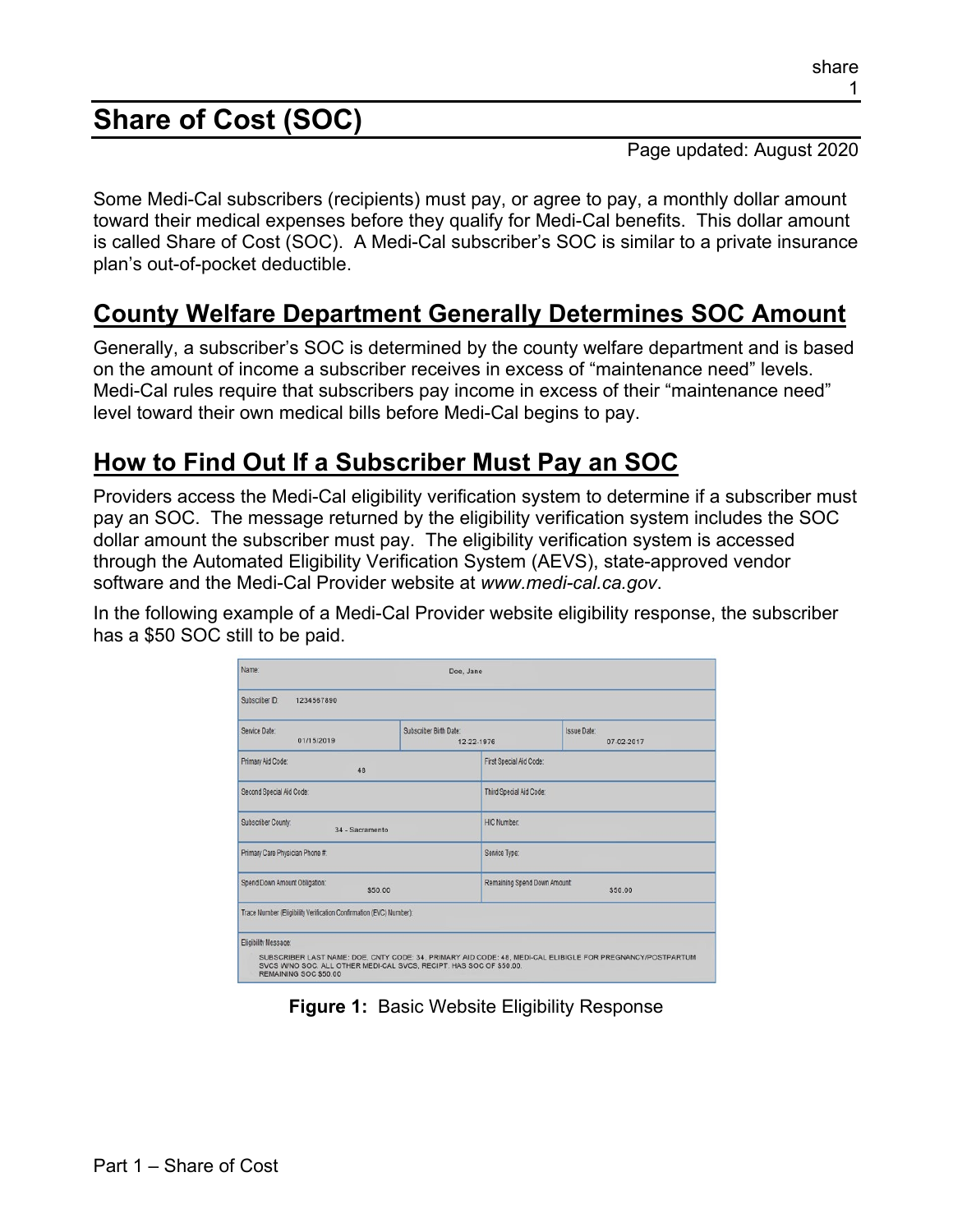# **Obligating Payment**

Providers may collect SOC payments from a subscriber on the date that services are rendered or providers may allow a subscriber to "obligate" payment for rendered services. Obligating payment means the provider allows the subscriber to pay for the services at a later date or through an installment plan. Obligated payments must be used by the provider to clear Share of Cost. SOC obligation agreements are between the subscriber and the provider and should be in writing, signed by both parties for protection. Medi-Cal will not reimburse the provider for SOC payments obligated, but not paid by the subscriber.

# **Certifying SOC**

Subscribers are not eligible to receive Medi-Cal benefits until their monthly Share of Cost dollar amount has been certified online. Certifying SOC means that the Medi-Cal eligibility verification system shows the subscriber has paid or become obligated for the entire monthly dollar SOC amount owed.

Claims submitted for services rendered to a subscriber whose SOC is not certified through the Medi-Cal eligibility verification system will be denied.

**Exception:**Share of Cost is certified differently for Long Term Care (LTC) subscribers with specific aid codes.

To avoid duplicate billing, Hospice providers must indicate the SOC on the *UB-04* claim when billing for hospice room and board (revenue code 658) if the SOC was not already met on a *Payment Request for Long Term Care* (25-1) claim.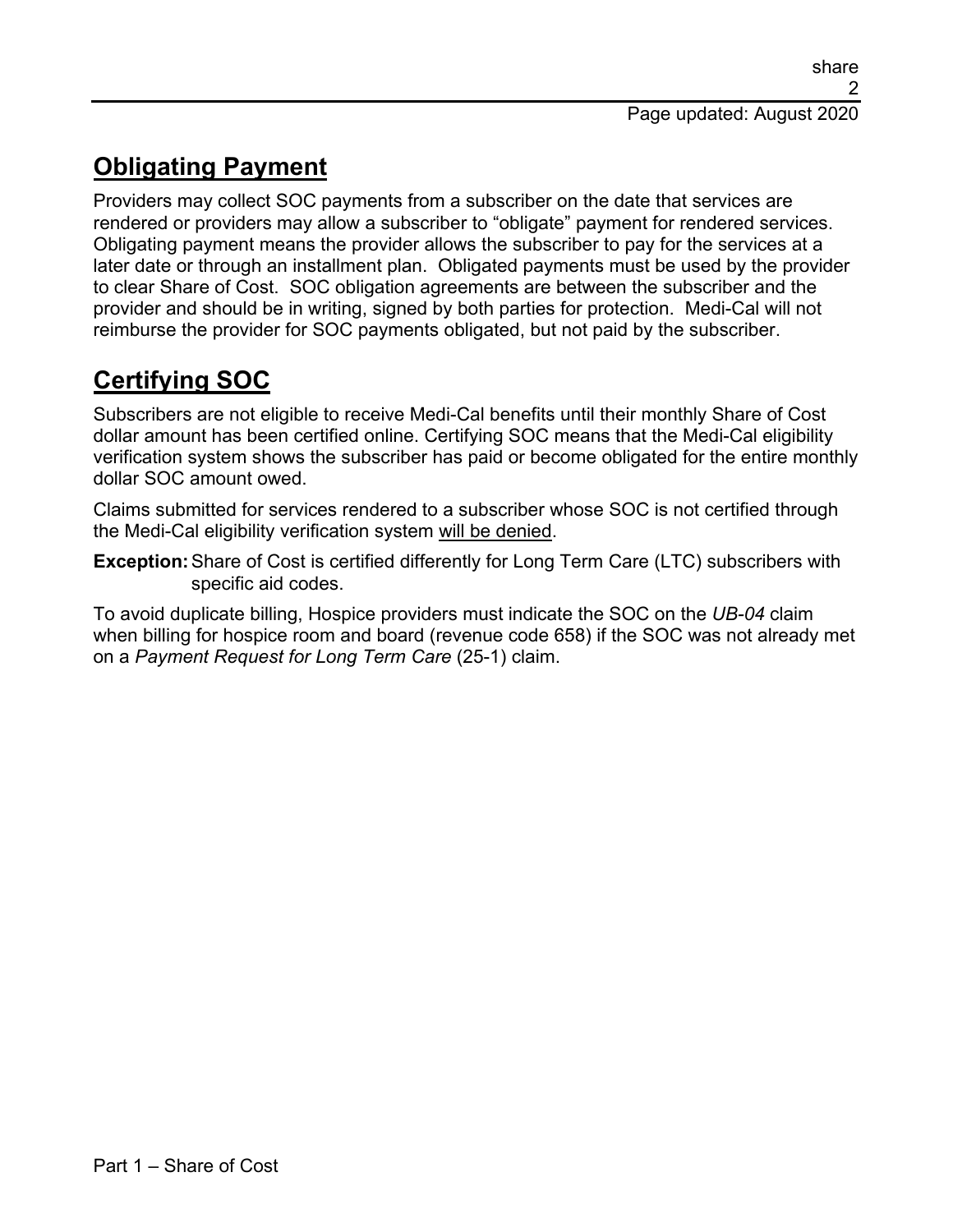### **Long Term Care SOC**

Providers receiving an eligibility verification message (see following example) that indicates a subscriber has an LTC SOC should not clear the SOC online. Subscribers with aid codes 13, 23, 53 and 63 must have their LTC SOC cleared on the claim. The LTC facility includes the LTC SOC amount for Medi-Cal-covered services on the *Payment Request for Long Term Care* (25-1). Refer to the *Share of Cost (SOC): 25-1 for Long Term Care* section in the Part 2 manual for additional information.

When billing for room and board (revenue code 0658), the Hospice provider includes the LTC SOC amount for Medi-Cal-covered services on the *UB-04* claim form. Refer to the *Hospice Care: General Billing Instructions* section in the Part 2 manual for additional information.

| Name:                                                                                                                                      | Doe, Jane                            |                               |                                                                                                                                                                                                                                        |
|--------------------------------------------------------------------------------------------------------------------------------------------|--------------------------------------|-------------------------------|----------------------------------------------------------------------------------------------------------------------------------------------------------------------------------------------------------------------------------------|
| Subscriber ID:<br>01234567890                                                                                                              |                                      |                               |                                                                                                                                                                                                                                        |
| Service Date:<br>01/15/2019                                                                                                                | Subscriber Birth Date:<br>12/12/1976 |                               | <b>Issue Date:</b><br>07-02-2017                                                                                                                                                                                                       |
| Primary Aid Code:<br>13                                                                                                                    |                                      | First Special Aid Code:       |                                                                                                                                                                                                                                        |
| Second Special Aid Code:                                                                                                                   |                                      | Third Special Aid Code:       |                                                                                                                                                                                                                                        |
| Subscriber County:<br>34 - Sacramento                                                                                                      |                                      | <b>HIC Number:</b>            |                                                                                                                                                                                                                                        |
| Primary Care Physician Phone #:                                                                                                            |                                      | Service Type:<br>$\mathbb{R}$ |                                                                                                                                                                                                                                        |
| Spend Down Amount Obligation:<br>\$1,165.00                                                                                                |                                      | Remaining Spend Down Amount   |                                                                                                                                                                                                                                        |
| Trace Number (Eligibility Verification Confirmation (EVC) Number):                                                                         |                                      |                               |                                                                                                                                                                                                                                        |
| Eligibility Message:<br>SUBSCRIBER LAST NAME: DOE, CNTY CODE: 34, PRIMARY AID CODE: 13, MEDI-CAL ELIBIGLE W/LTC SOC/SPEND DOWN OF \$01165, |                                      |                               | PART A B AND D MEDICARE COV WIHIC, MEDICARE PART A AND B COVERED SVCS MUST BE BILLED TO MEDICARE BEFORE BILLING<br>MEDI-CAL, MEDICARE PART D COVERED DRUGS MUST BE BILLED TO THE PART D CARRIER BEFORE BILLING MEDI-CAL. CARRIER NAME. |

**Figure 2:** Website Eligibility Response Indicating Subscriber has an LTC SOC

### **SOC Clearance Transaction**

To clear a subscriber's SOC, the provider accesses the Medi-Cal eligibility verification system, enters a provider number, Provider Identification Number (PIN), subscriber identification number, [‹‹M](#page-16-0)edi-Cal Benefits Identification Card (BIC[\)››](#page-16-1) issue date, billing code and service charge. The SOC information is updated and a response is displayed on the screen or relayed over the telephone.

Several clearance transactions may be required to fully certify SOC. In other words, providers must continue to clear SOC until it is completely certified. (Clearing Share of Cost is also referred to as "spending down" the SOC.)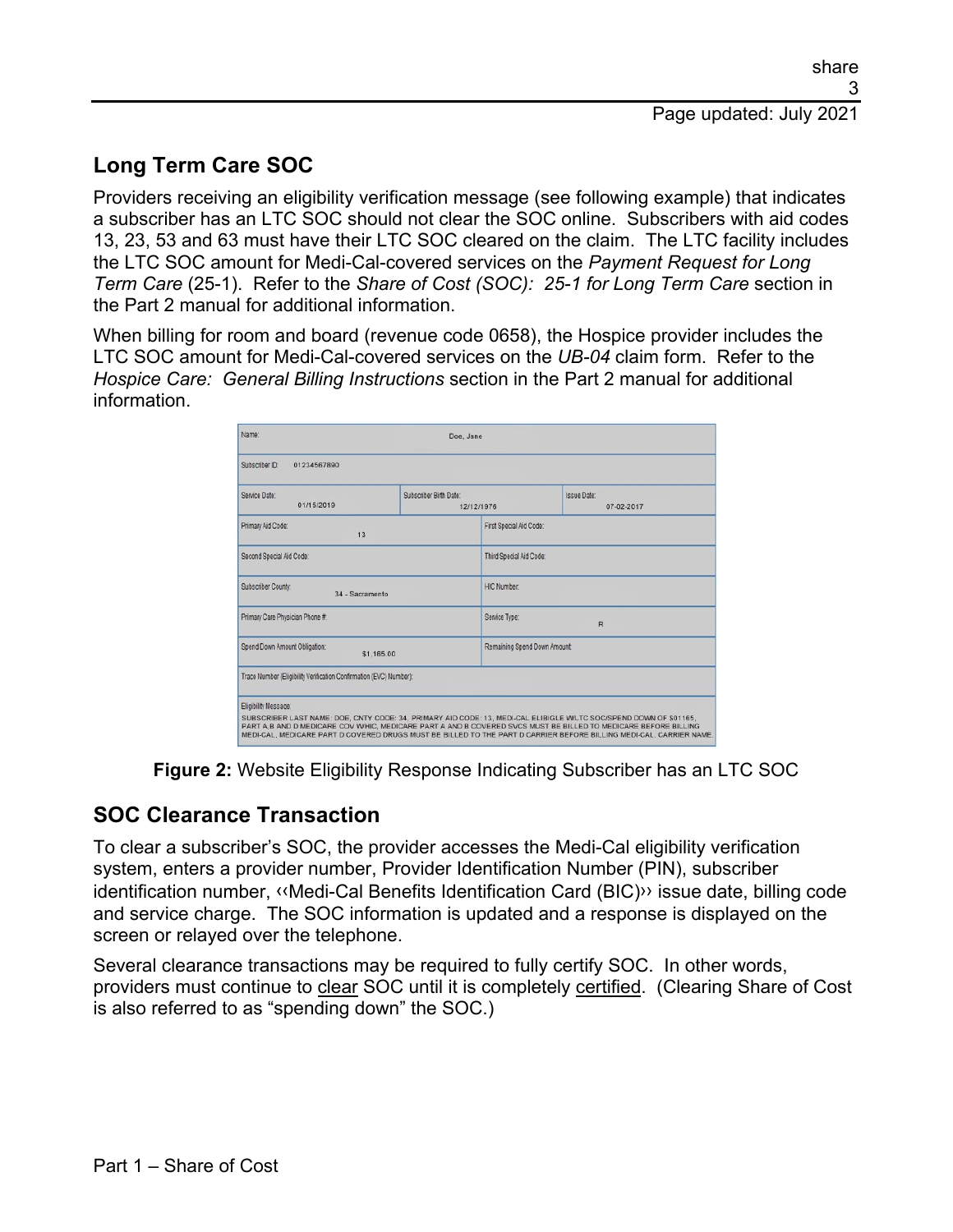#### Page updated: August 2020

Providers must perform an SOC clearance transaction immediately upon receiving payment, or accepting obligation from the subscriber, for the service rendered. Delays in performing the SOC clearance transaction may prevent the subscriber from receiving other medically needed services.

Submit only one SOC clearance transaction for each rendered service used to clear the subscriber's Share of Cost, even if a payment plan is used to meet the obligation.

All medically necessary health services – including medical services, supplies, devices and prescription drugs, whether Medi-Cal covered or not – can be used to meet Share of Cost for Medi-Cal and County Medical Services Program (CMSP) purposes. (Refer to "CMSP: SOC Policy Applies" elsewhere in this section for additional information.)

#### **Reversing SOC Transaction**

To reverse SOC transactions, providers enter the same information as for a clearance but specify that the entry is a reversal transaction. After the SOC file is updated, providers receive confirmation that the reversal is completed. Once a subscriber has been certified as having met the Share of Cost, reversal transactions can no longer be performed. Reversals may only be performed for partial clearance prior to the time the subscriber is certified as eligible.

#### **Instructions for Performing SOC Transactions**

Instructions for performing SOC clearance transactions are available in the *AEVS: Transactions* section of this manual, vendor-supplied user guides and the Medi-Cal Web Site Quick Start Guide (available online only through the Transactions tab of the Medi-Cal Provider homepage.)

### **EVC Number**

Once SOC has been certified, an Eligibility Verification Confirmation (EVC) number is displayed in the message returned by the Medi-Cal eligibility verification system. Return of an EVC number does not guarantee that a subscriber qualifies for full-scope Medi-Cal or CMSP benefits. It does, however, indicate that the subscriber qualifies for at least partial services. Providers should carefully read the eligibility message to determine what Medi-Cal service limitations, if any, apply to the subscriber.

Providers are not required to include the EVC number on the claim, but may choose to do so for their own record keeping purposes. When included, the EVC number should be entered in the remarks area of the claim.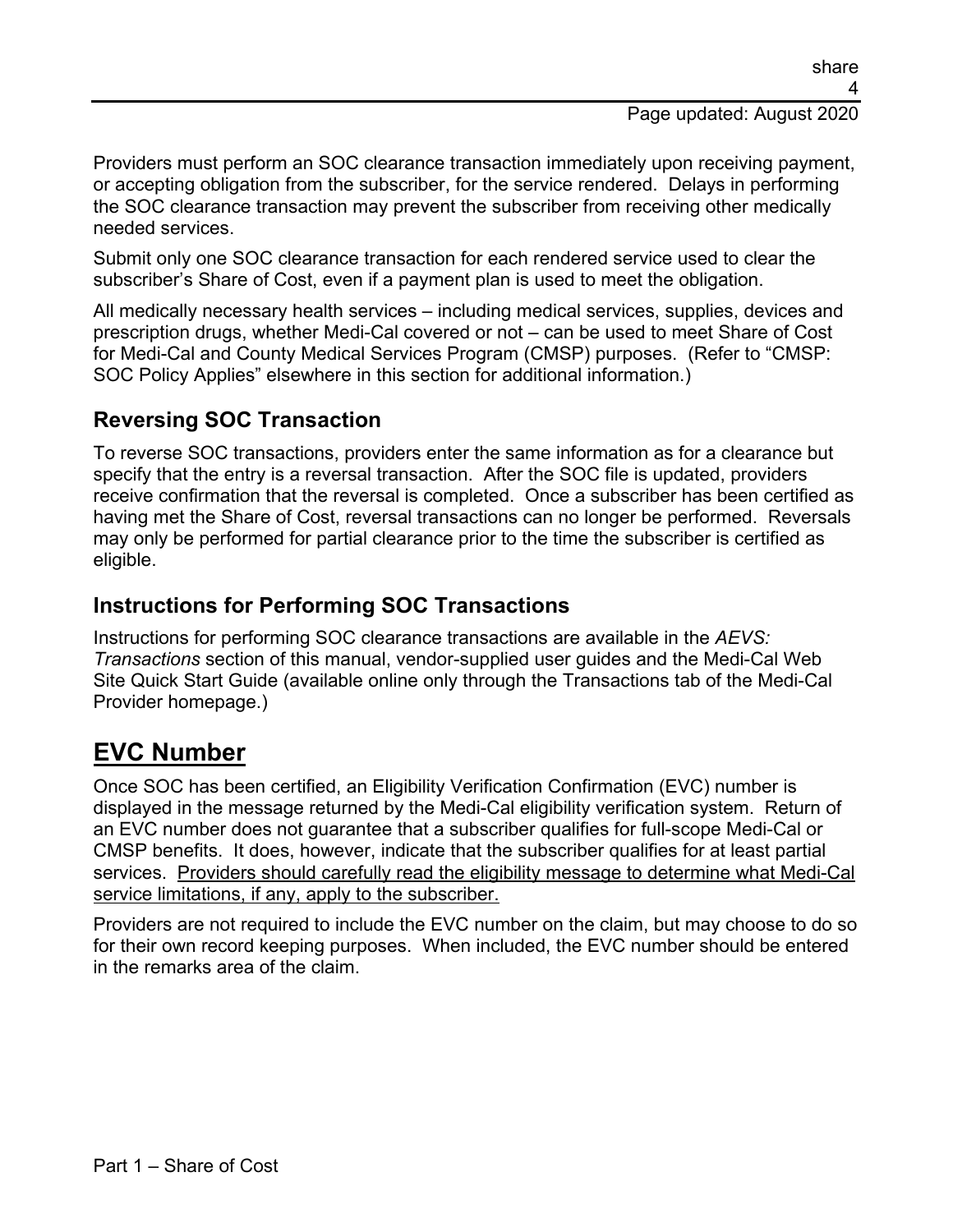# **Multiple Aid Codes and SOC**

Some subscribers may qualify for assistance for limited scope Medi-Cal eligibility or from programs other than Medi-Cal at the same time they qualify for full-scope Medi-Cal with a Share of Cost. Aid codes displayed by the eligibility verification system identify additional programs or services for which Medi-Cal subscribers are eligible. In such instances, the subscriber may be required to pay a Share of Cost for one set of services, but not for another.

In the following example, aid code 48 indicates the subscriber is eligible for pregnancy/postpartum-related services with "NO SOC." (For full descriptions of aid codes, refer to the *Aid Codes Master Chart* section in this manual). For services related to pregnancy/postpartum, no SOC is necessary. The subscriber also is eligible for full-scope Medi-Cal benefits with a SOC of \$500. For all services not related to pregnancy or postpartum services, the provider must collect the SOC amount from the subscriber and clear it through the eligibility verification system.



**Figure 3:** Partial POS Message for Subscriber with Multiple Eligibility.

Once the SOC obligation is met for the month, the subscriber is eligible for full-scope Medi-Cal benefits. The full-scope aid code will not be displayed until the SOC obligation is met.



**Figure 4:** Partial POS Message After SOC is Certified.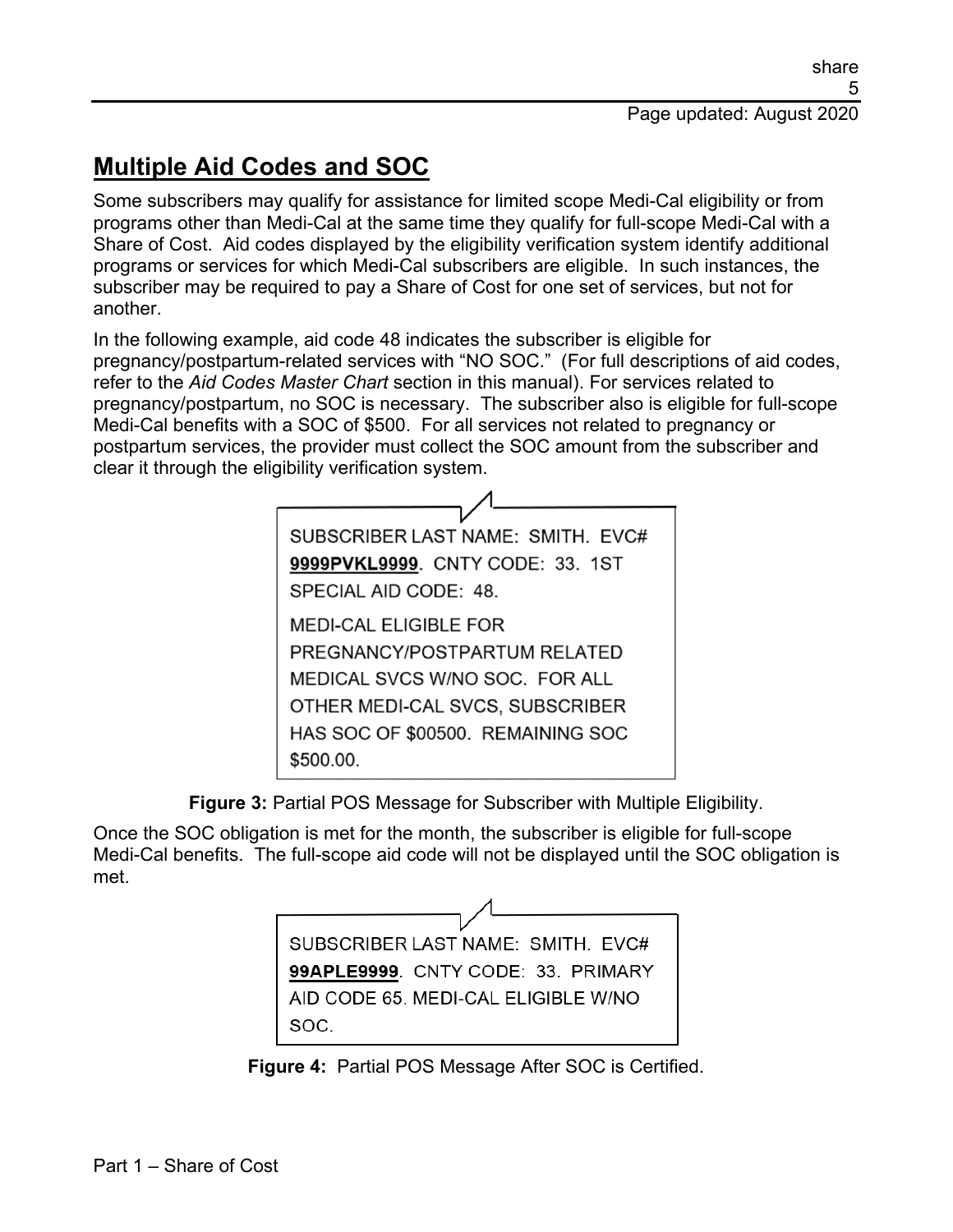### **Multiple Case Numbers**

Eligibility messages may include multiple case numbers. This occurs for two major reasons: 1) Individuals within a family have varying SOCs (Sneede v. Kizer) or 2) part of the family is eligible only for Medi-Cal while the other part is eligible only for CMSP services. (For additional information refer to "Sneede v. Kizer" in this section.)



**Figure 5:** Subscriber with Multiple Case Numbers and SOC.

#### **Case Numbers are Listed in Numeric Order**

When there are two or more case numbers in an eligibility verification message they are listed in numeric order. The first case number listed does not necessarily correspond with the subscriber for whom eligibility is being verified. Subscribers who have multiple case numbers receive a *Share of Cost Case Summary* form. Providers must refer to the *Share of Cost Case Summary* form to determine which case numbers correspond to which subscriber. (For information about the *Share of Cost Case Summary* form, refer to "Share of Cost Case Summary Form: Multiple Case Numbers" in this section.)

**Note:** In the preceding example the subscriber's case number is reported first (case #187654321E) and indicates the remaining SOC for this subscriber is \$200.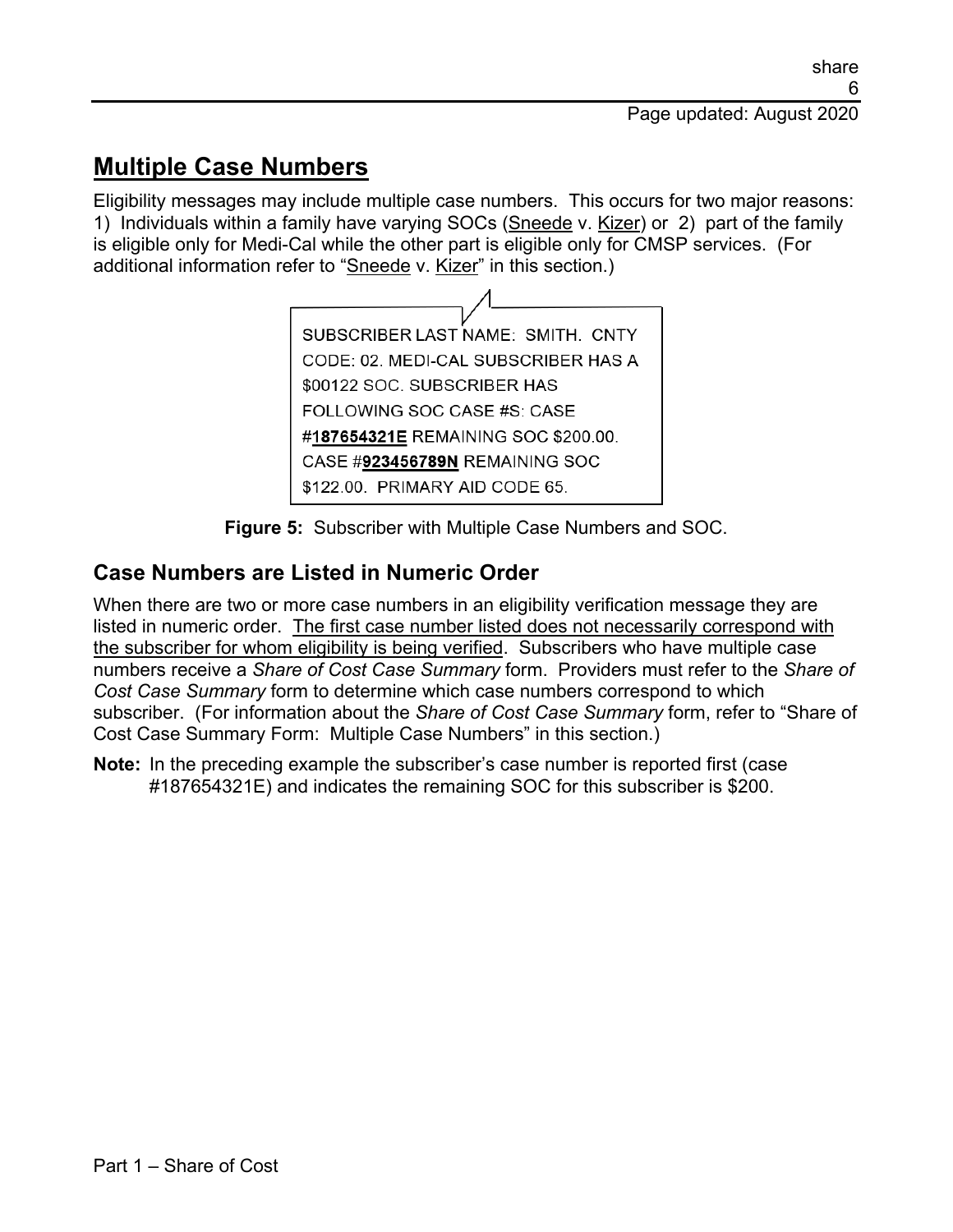#### **Share of Cost Case Summary Form: Multiple Case Numbers**

Subscribers who are in more than one Share of Cost case will receive a *Share of Cost Case Summary* form that lists all of the cases for which the subscriber may clear Share of Cost.

| <b>SHARE OF COST CASE SUMMARY</b><br>CARRY THIS WITH YOU TO YOUR MEDICAL APPOINTMENTS<br>RESUMEN DEL CASO DE LA PARTE DEL COSTO<br>LLEVE ESTO CONSIGO A SUS CITAS MEDICAS                                                                                                                                                                                                                                                                                                                                                     |                                                    |                                    |                                   |                                       |
|-------------------------------------------------------------------------------------------------------------------------------------------------------------------------------------------------------------------------------------------------------------------------------------------------------------------------------------------------------------------------------------------------------------------------------------------------------------------------------------------------------------------------------|----------------------------------------------------|------------------------------------|-----------------------------------|---------------------------------------|
| SUBSCRIBER NAME<br>1234 MAIN AVENUE<br>ANYTOWN, CA 99999-9999                                                                                                                                                                                                                                                                                                                                                                                                                                                                 |                                                    |                                    |                                   |                                       |
| THE SHARE OF COST FAMILY GROUPINGS for the month of                                                                                                                                                                                                                                                                                                                                                                                                                                                                           |                                                    |                                    |                                   | are:                                  |
| This information is being sent to you because your medical expenses may be used to<br>meet your share of cost, if any, or the share of cost of other family members. This is<br>because you appear in more than one family group. Other family members may only<br>use their medical expenses to meet their own share of cost for the month.<br>Se le envida esta informacion puesto que es posible que sus gastos medicos puedan<br>utilizarse para cumplir con su parte del costo, si tiene alguna, o la parte del costo de |                                                    |                                    |                                   |                                       |
| otros miembros de la familia. Esto es debido a que usted aparece en mas de un<br>grupo familiar. Otros miembros de la familia solo pueden utilizar sus gastos medicos<br>para cumplir con su propia parte del costo para el mes. Las agrupaciones familiares<br>para la parte del cost son.                                                                                                                                                                                                                                   |                                                    |                                    |                                   |                                       |
| <b>BENEFICIARY NAME</b><br>MEDS ID<br>NOMBRE DEL<br>BENEFICIARO                                                                                                                                                                                                                                                                                                                                                                                                                                                               | NO. DE IDENT.<br>DEL MEDS                          | AID CODE<br>CLAVE de<br>ASISTENCIA | BIRTHDATE<br>DIA DE<br>NACIMIENTO | <b>SOC AMT</b><br>CANTIDAD<br>DEL SOC |
| CASE NUMBER/Numero de caso:<br>Tate-Smith, Sally<br>Smith, John                                                                                                                                                                                                                                                                                                                                                                                                                                                               | 99999999A99999<br>9999999B99999                    | 01-1234567-0<br>37<br>IE           | 08/03/53<br>07/03/55              | \$1.200.                              |
| CASE NUMBER/Numero de caso:<br>Smith, Freddie<br>Tate-Smith, Sally<br>Smith, John                                                                                                                                                                                                                                                                                                                                                                                                                                             | 99999999C99999<br>99999999A99999<br>99999999B99999 | 01-1234567-A<br>37<br>RR.<br>RR.   | 01/09/81<br>08/03/53<br>07/03/55  | \$1.200.                              |
| CASE NUMBER/Numero de caso:<br>Tate, Susie<br>Tate-Smith, Sally                                                                                                                                                                                                                                                                                                                                                                                                                                                               | 99999999D99999<br>99999999A99999                   | 01-1234567-B<br>37<br>RR.          | 03/12/78<br>08/03/53              | \$ 100.                               |

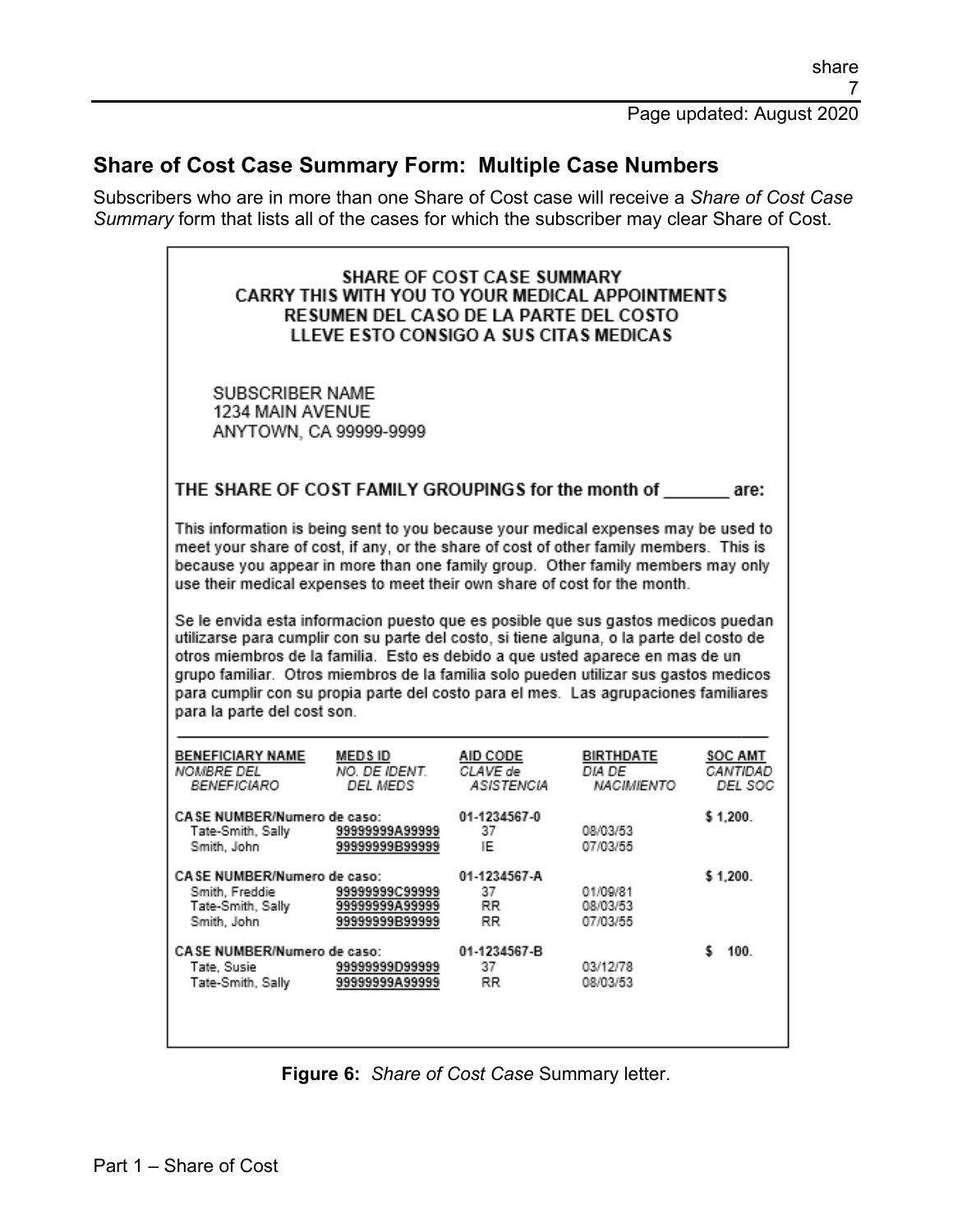#### **SOC Case Summary Form: Additional Information**

The following information appears on the reverse side of the *Share of Cost Case Summary* form and provides helpful SOC information:

*Your Medi-Cal case has been affected by a lawsuit called Sneede v. Kizer. This lawsuit limits which family members may use medical expenses that are not billed to Medi-Cal to meet their family's Share of Cost.*

*If you are a spouse or a parent, you have the choice of listing your medical expenses in any case number on the reverse side of this form in which your name appears. You may list all your medical expenses in a single case number, or you may divide up the expense and list it in two or more case numbers in which your name appears. However, the total being reported for the single service cannot be more than the original bill.*

*If you are a caretaker relative such as a grandparent, aunt, uncle, etc., your medical expenses may only be listed in the case number in which your name appears.*

*If you are a minor mother, a mother age 21 or younger who* 

*lives in the home with her parent(s), you may list your medical expenses in both the case number with your parent(s) and again in the case number where you are in an aid code "IE" with your child. The same medical expense for minor mothers should be listed TWICE IN FULL. The medical expense is never divided up.*

*IMPORTANT: A person listed as "IE" or "RR" in the aid code section on the reverse side of this form will not receive Medi-Cal benefits when the Share of Cost for that case number has been met. In order to receive Medi-Cal benefits, this person must meet the Share of Cost for a case number where the person is not listed as an "IE" or "RR."*

*This summary does not guarantee Medi-Cal eligibility. This summary only shows which members of the family have a Share of Cost for Medi-Cal.*

**Note:** "IE" means ineligible and "RR" means Responsible Relative.

### **Sneede v. Kizer**

According to the Sneede v. Kizer lawsuit, a subscriber's eligibility and SOC must be determined using his/her own property. Children and spouses within the same family may have varying SOCs and, therefore, multiple case numbers listed on the *Share of Cost Case Summary* form.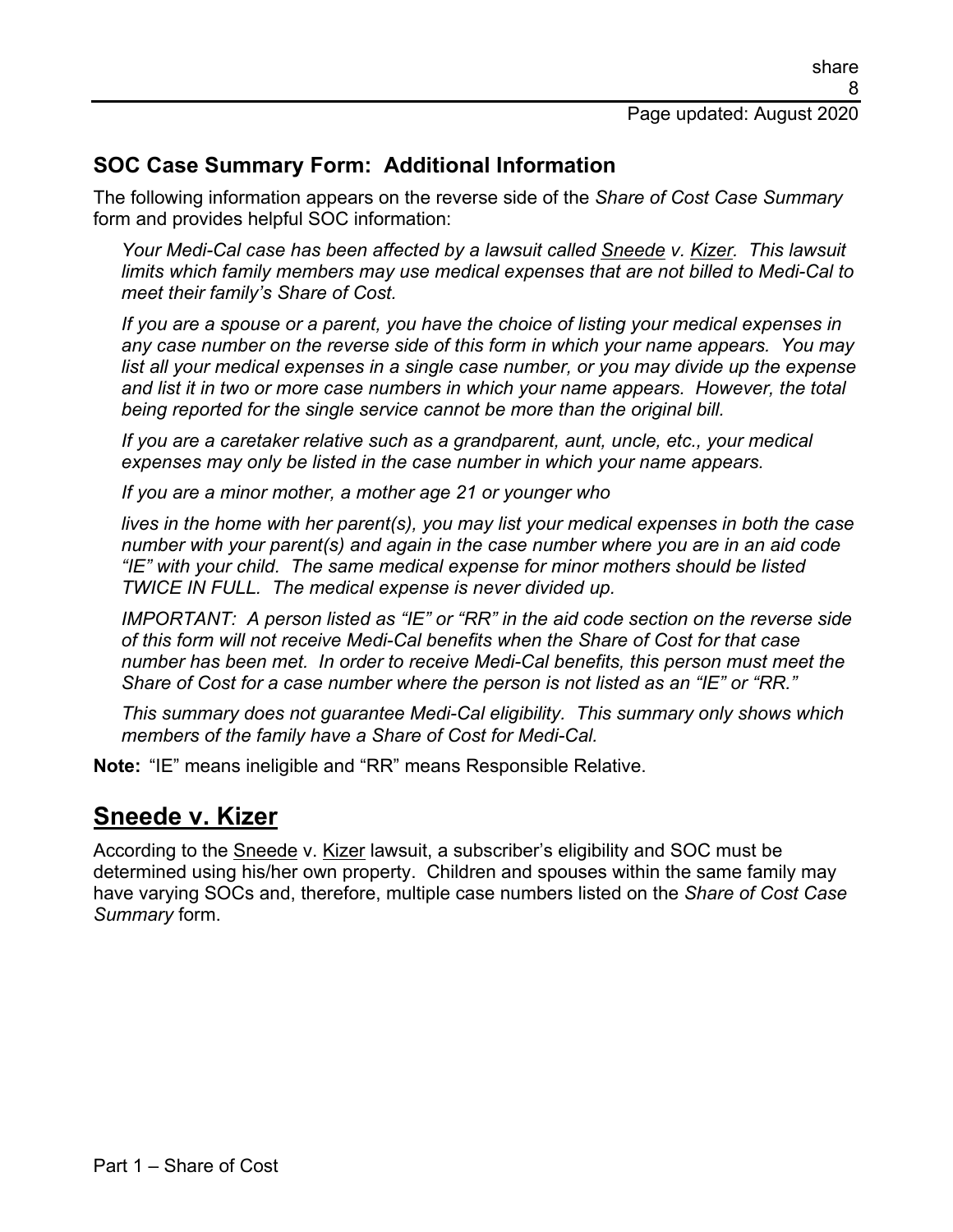Sneede v. Kizer cases may result in the following scenarios:

Scenario 1: A mother has medical expenses totaling \$75 that have not been billed to Medi-Cal. The mother has a *Share of Cost Case Summary* form that lists her in two separate cases. She is listed with an "RR" code with her child and she is listed by herself with aid code 37. She may do one of the following:

- Apply the entire \$75 to her own \$100 SOC.
- Apply the entire \$75 to her child's \$125 SOC.
- Apply any amount less than \$75 to her SOC and the balance of the \$75 to her child's SOC. The total amount reported cannot exceed the original \$75.

Scenario 2: The Smith family consists of a stepfather (husband), a mother (wife) and the mother's separate child. The wife and her husband are listed together on the *Share of Cost Case Summary* form as eligible subscribers with a \$100 SOC. The mother is listed as an "RR" with her child in the second case with a \$125 SOC.

The mother has medical expenses totaling \$100 that have not been billed to Medi-Cal. She may do one of the following:

- Apply the entire \$100 to her own \$100 SOC.
- Apply the entire \$100 to her child's \$125 SOC.
- Apply any amount less than \$100 to her SOC and the balance of the \$100 to her child's SOC. The total amount reported cannot exceed the original \$100.

In all other cases that do not involve a natural or adoptive parent, Share of Cost can be cleared only for a person's own medical expenses. Examples:

- Caretaker relatives (such as a grandparent, aunt or uncle) can use their medical expenses to clear only their own Share of Cost.
- Children can use their medical expenses to clear only their own Share of Cost.

Scenario 3: A minor mother is listed on the *Share of Cost Case Summary* form with an "IE" (ineligible) or "RR" aid code in the same case with her child. In addition, the minor mother also may be in a second case, either listed with her parent(s) or in her own case. In this situation only, full medical expenses may be used to clear SOC in both cases. Two separate transactions are required.

A minor mother is defined as a mother age 21 or younger who resides in the home of her parent(s).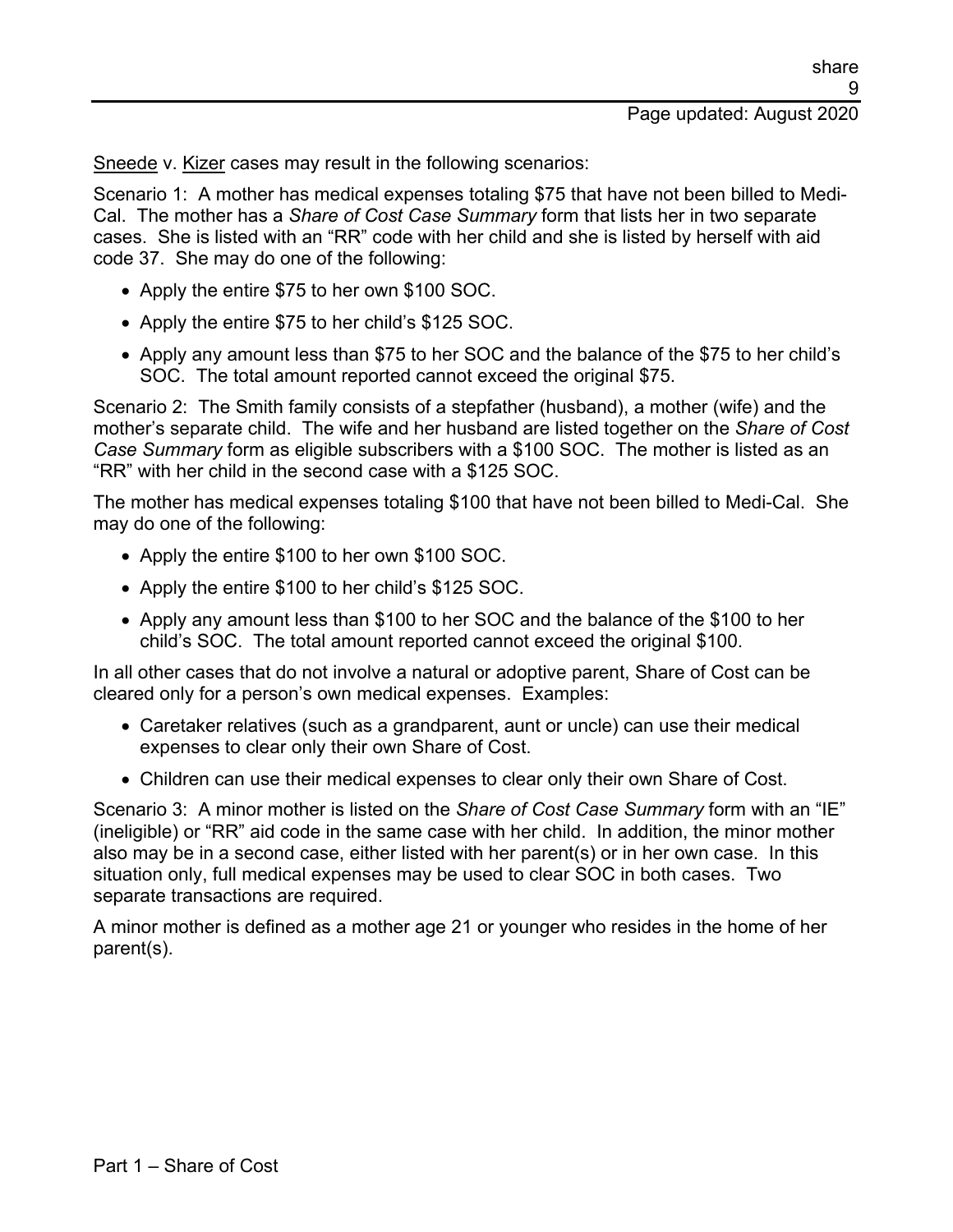### **Recipient Share of Cost in EVC Spend Down Fields**

There are several instances when a Medi-Cal recipient shows a Share of Cost (SOC), also referred to as "spend down," in one or more spend down fields on eligibility messages. These circumstances are:

- Sneede v. Kizer (different cases)
- Family SOC (same case)
- 250 Percent Working Disabled Program

Providers should read eligibility messages carefully. If a recipient has no SOC for Medi-Cal but still has SOC amounts in the "Remaining Spend Down Amount," "Spend Down Amount Case Balance" and/or "Spend Down Obligation Amount" fields, several elements may appear in the eligibility message. An Eligibility Verification Confirmation (EVC) number will appear in the message along with a message regarding the no SOC coverage.

#### **Sneede v. Kizer Spend Down (Different Cases)**

Based on the settlement in the Sneede v. Kizer lawsuit, if the SOC amount is due to the possibility that a recipient's medical expenses can be applied to another Medi-Cal case, there will be a sentence at the end of the EVC message stating the Medi-Cal case number(s) and the SOC amount remaining in the cases for which the recipient can choose to apply their medical expenses.

| Spend Down Amount Obligation:                                                                                                                                                                                                                                                                                                                                                                                                                                                                                                                      | Remaining Spend Down Amount:<br>\$2,173.00       |  |
|----------------------------------------------------------------------------------------------------------------------------------------------------------------------------------------------------------------------------------------------------------------------------------------------------------------------------------------------------------------------------------------------------------------------------------------------------------------------------------------------------------------------------------------------------|--------------------------------------------------|--|
| Spend Down amount Case# - 1:<br>19                                                                                                                                                                                                                                                                                                                                                                                                                                                                                                                 | Spend Down Amount Case<br>Balance:<br>\$2,173.00 |  |
| Spend down Amount Case# - 2:<br>19                                                                                                                                                                                                                                                                                                                                                                                                                                                                                                                 | Spend Down Amount Case<br>Balance:<br>\$2,173.00 |  |
| Trace Number (Eligibility Verification Confirmation (EVC) Number):<br>4 B                                                                                                                                                                                                                                                                                                                                                                                                                                                                          |                                                  |  |
| Eligibility Message:<br>SUBSCRIBER LAST NAME: FVC # 4 B CNTY CODE: 19 PRMY AID<br>CODE: M5. MEDI-CAL ELIGIBLE W/ NO SPEND DOWN. HEALTH PLAN<br>MEMBER: PHP-L.A. CARE HLTH PLAN: MEDICAL CALL (888)839-9909.<br>HCP: LA CARE HLTH PLAN CALL: (888) 839-9909. PCP: JANE SMITH<br>CALL: (916)555-5555. SUBSCRIBER CAN ALSO CHOOSE TO APPLY<br>MEDICAL EXPENSES TOWARDS FAMILY SOC/SPEND DOWN<br>SUBSCRIBER HAS FOLLOWING SOC/SPEND DOWN CASE #S: CASE<br>#19B1 REMAINING SOC/SPEND DOWN \$2173.00.<br>CASE #19B 3 REMAINING SOC/SPEND DOWN \$2173.00. |                                                  |  |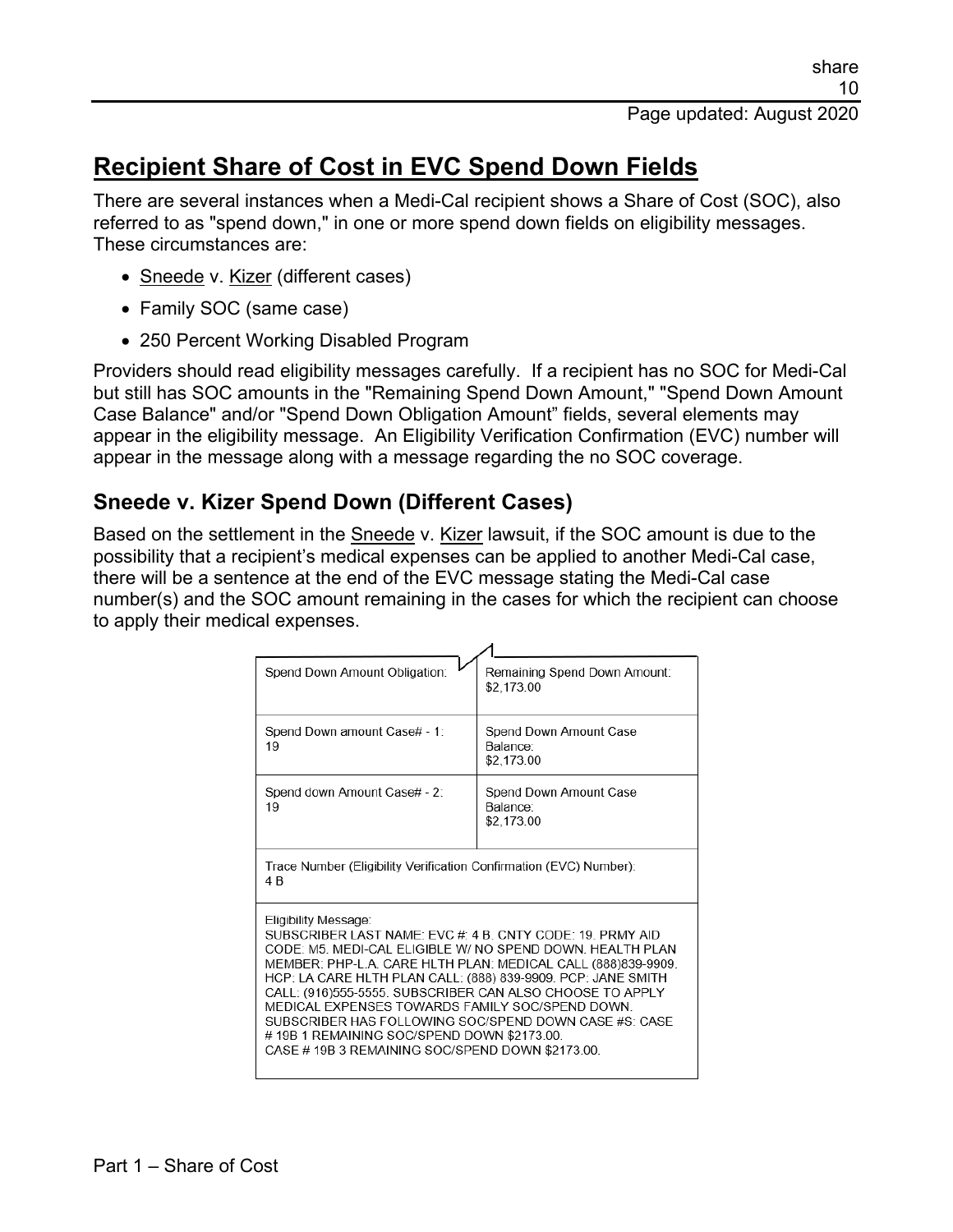#### **Family SOC Spend Down (Same Case)**

If a recipient can choose to apply their medical expenses toward a family SOC in the same case, there will be no Medi-Cal case numbers. The message will state that the recipient can choose to apply their medical expenses to meet the family SOC. In this case, providers should inform the recipient that they may choose to apply their medical expenses to either the family SOC or to the SOC of another case. However, providers should not charge the recipient for the SOC amount if the recipient does not choose to apply their medical expenses to the family's SOC or the SOC of another case.



#### **250 Percent Working Disabled Program Recipients**

When the SOC amount in the "Spend Down Obligation Amount" field is due to the 250 percent Working Disabled Program, the message will state that the recipient is eligible for full-scope Medi-Cal under aid code 6G with no SOC. An EVC number will also appear. In this case, the SOC amount is a premium that the recipient pays directly to the Department of Health Care Services (DHCS). Providers are not to collect SOC amounts from 250 percent Working Disabled Program recipients.

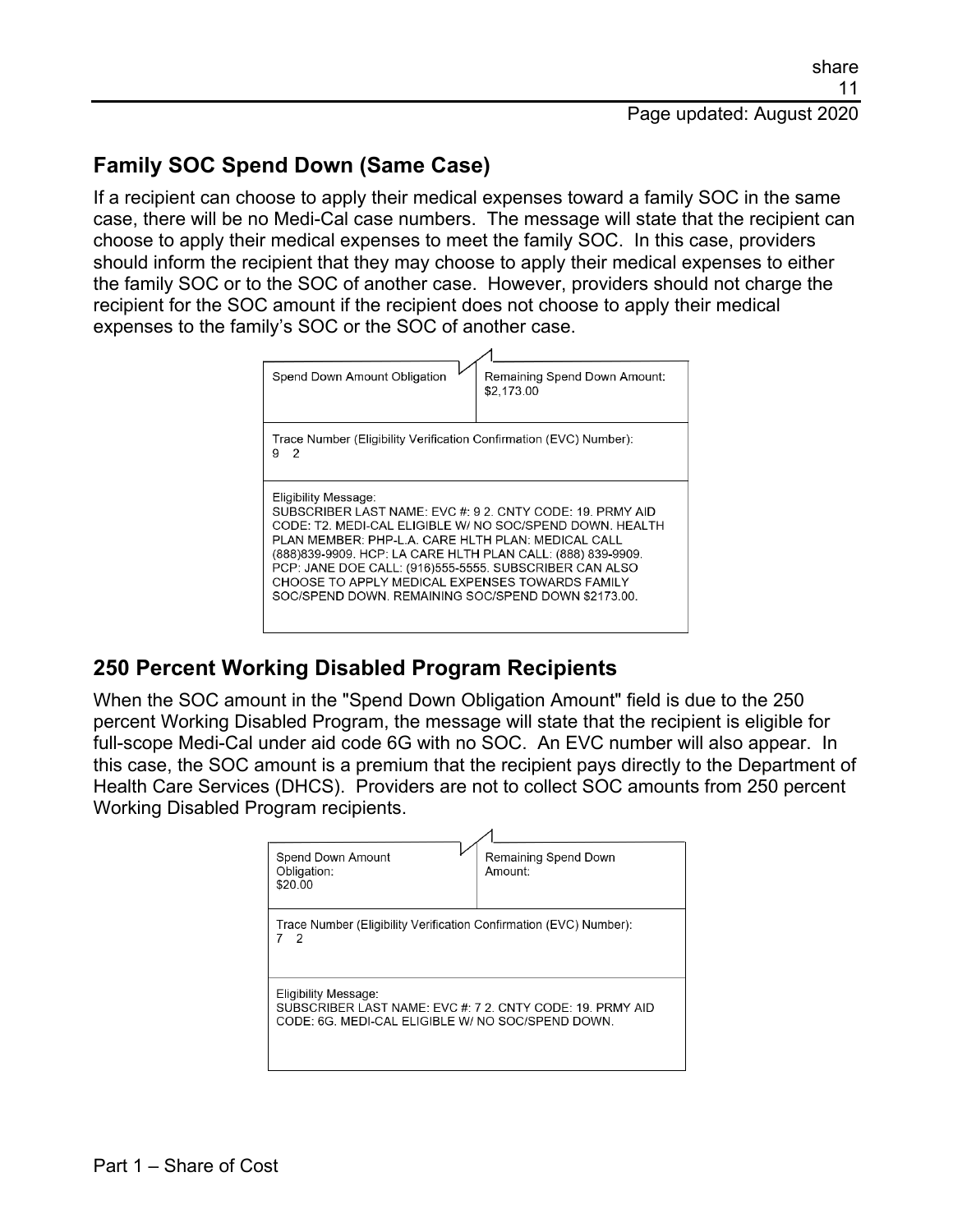# **CMSP: SOC Policy Applies**

SOC policy also applies to County Medical Services Program (CMSP) providers and subscribers.

Share of Cost is calculated independently for CMSP and Medi-Cal, however, the same subscriber income is included in both calculations. Therefore, the same medical expenses may be used to clear SOC for both programs. Providers may apply the same services used to clear a Medi-Cal SOC obligation to clear a CMSP SOC obligation. Two separate transactions are required. Clearing Share of Cost for one program does not automatically clear SOC for the other program.

#### **Families With Both CMSP and Medi-Cal Coverage**

To identify a case involving a family with both CMSP and Medi-Cal coverage, both of the following must be true:

- The Medi-Cal eligibility verification message lists the subscriber in multiple SOC cases.
- On the subscriber's *Share of Cost Case Summary* form, the subscriber receiving services is named in two or more SOC cases.

In addition, one of the following also must be true:

- The CMSP subscriber's aid code is 50, 85 or 89. The Medi-Cal SOC lists this subscriber with an "IE" aid code and the other family member(s) with an aid code of 50, 85 or 89.
- The Medi-Cal subscriber's aid code is 17, 27, 37, 67 or 83. The CMSP SOC lists this subscriber with an "IE" aid code and the other family member(s) with an aid code of 50, 85 or 89.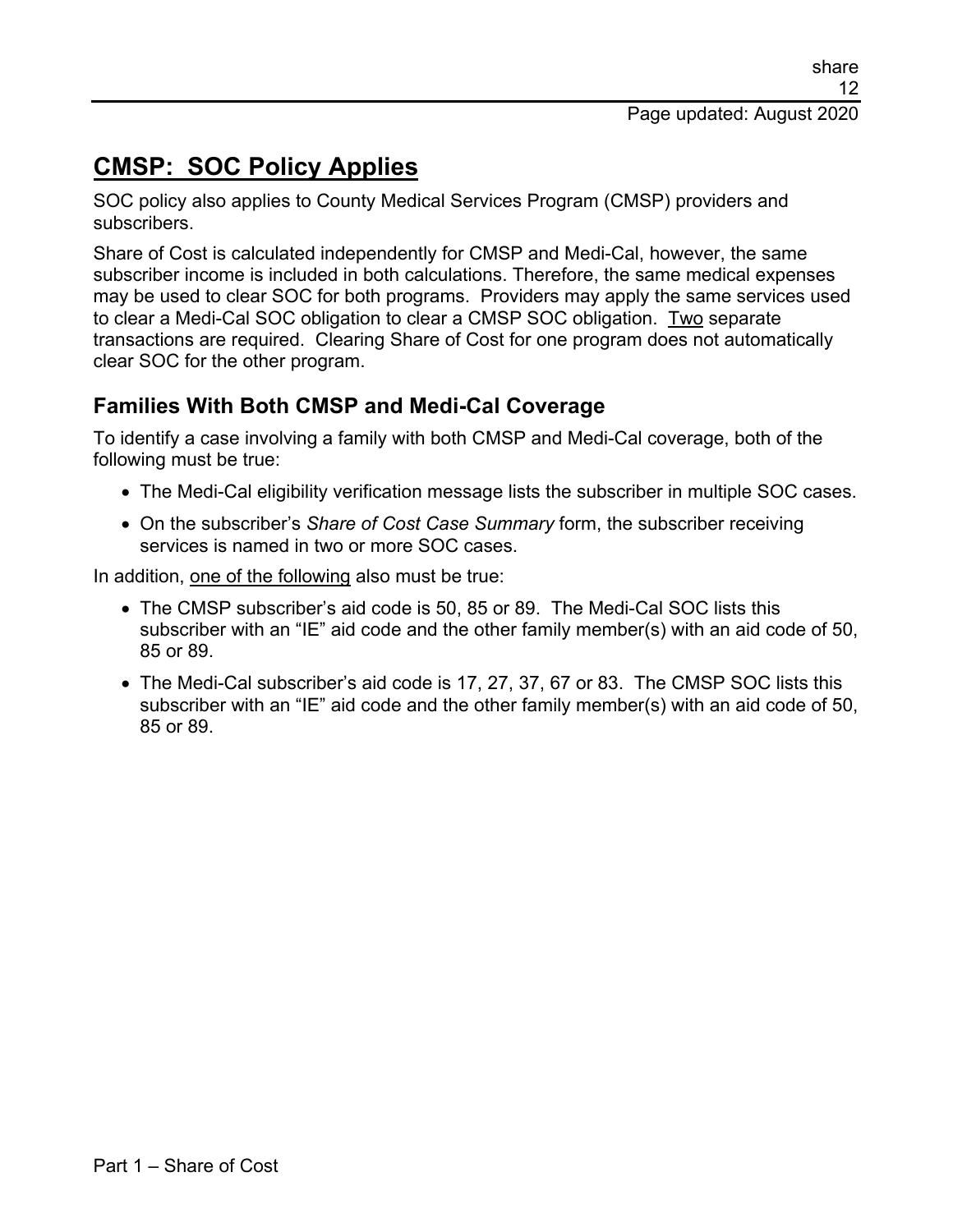Page updated: August 2020

#### **CMSP Printout**

SUBSCRIBER LAST NAME: SMITH. CNTY CODE: 23 ELIG FOR CMSP W/\$02087 SOC. CMSP MEDICAL/DENTAL SERVICES BY ADVANCED MEDICAL MANAGEMENT, 1-877-589-6807. CMSP PHARMACY SERVICES BY MEDIMPACT 1-800-788-2949. SUBSCRIBER HAS FOLLOWING SOC CASE #S: CASE #12346789E REMAINING SOC \$2032.00. CASE #987654321K REMAINING SOC \$2087.00.

**Figure 7:** CMSP with SOC.

### **Billing SOC**

Refer to the appropriate Medi-Cal Part 2 provider manual for SOC billing instructions.

### **Claims Processing: Share of Cost Review**

Claims with dates of service on or before the date the subscriber's SOC was certified are reviewed in the claims processing system. The system determines the amount of the claim, if any, to be applied against the subscriber's Share of Cost.

### **Medicare/Medi-Cal Crossover Claims: Subscriber Liability**

Some subscribers who are entitled to Medicare also have Medi-Cal with a Share of Cost. In these cases, the patient's liability is limited to the amount of the Medicare deductible and coinsurance. Providers are strongly advised to wait until they receive a Medicare payment before collecting SOC. This avoids collecting amounts greater than the Medicare deductible and/or coinsurance.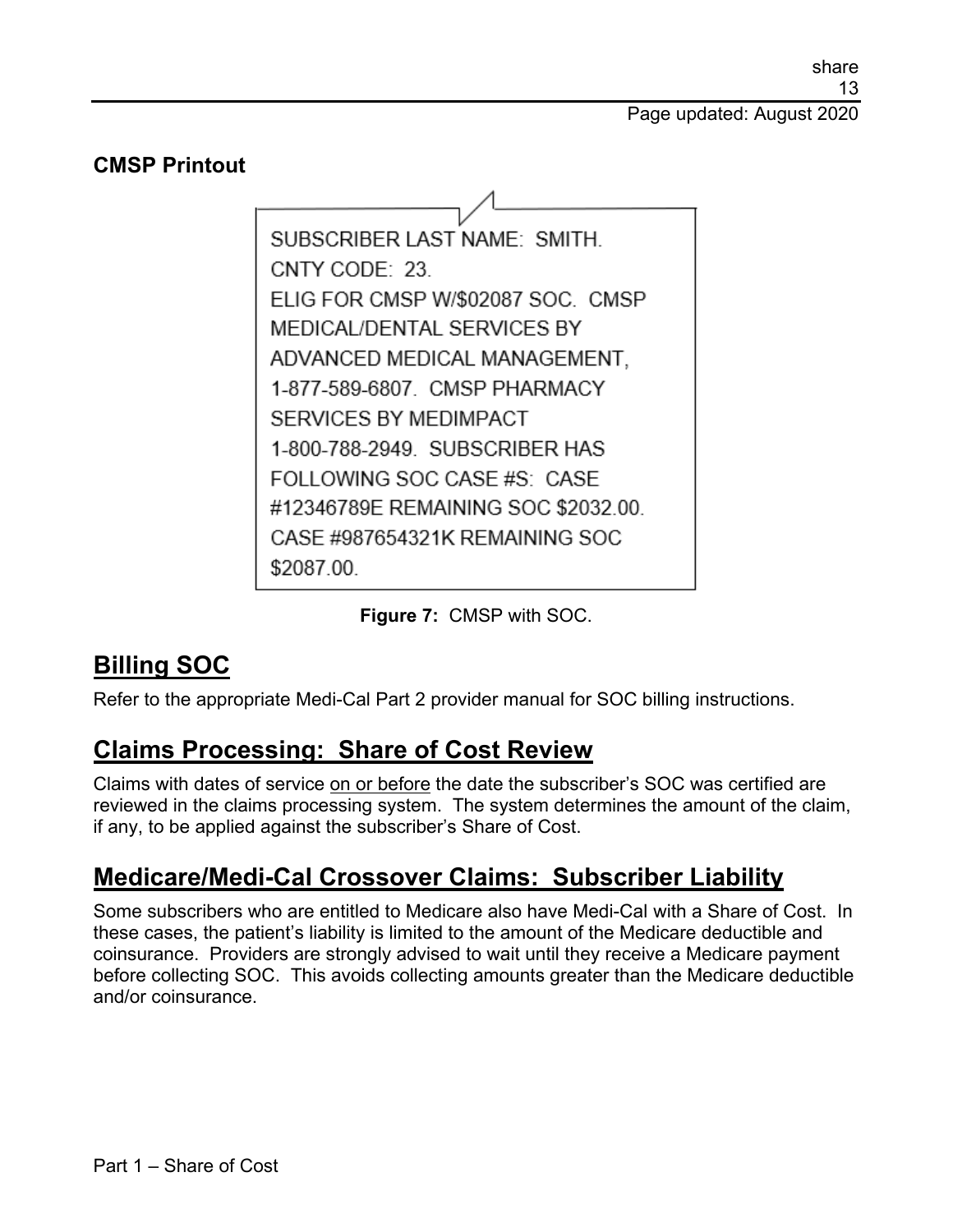# **Share of Cost Medi-Cal Provider Letter (MC 1054)**

Some subscribers may have had their SOC incorrectly determined. In these cases the subscriber will receive a Notice of Action or a *Share of Cost Medi-Cal Provider Letter* (MC 1054) from the county showing the change in SOC obligation for the affected month(s) or year(s). The MC 1054 contains the subscriber's unique 14-digit County Identification number that authorizes the adjustment. For subscribers seeking reimbursement, providers may submit a Medi-Cal claim for repayment of the SOC amounts. The MC 1054 must be attached to any document submitted for reimbursement.

### **Hunt v. Kizer**

On December 15, 1989, the United States District Court issued a revised Preliminary Injunction in the case of Hunt v. Kizer. This injunction requires that the Department of Health Care Services (DHCS) no longer impose time limits on unpaid medical expenses that Medi-Cal subscribers may use to meet their Share of Cost (SOC).

#### **Subscriber May Use Unpaid Medical Expenses to Clear SOC**

This means that Medi-Cal subscribers having unpaid medical expenses for which they are still legally liable, regardless of when the expenses were incurred, are allowed to use these bills toward meeting their SOC in current and, if necessary, future months. Although the County Medical Services Program (CMSP) was not a party to this lawsuit, for ease of administration, CMSP also has adopted the court ordered SOC changes.

#### **Supplying Billing Statements**

To comply with the terms of this injunction, DHCS has notified subscribers that their current monthly Medi-Cal SOC may be adjusted to reflect the cost of any unpaid medical bills from previous months for which they are still legally responsible and which have not yet been credited as SOC in other months. Because they can now use them to meet or reduce their current monthly SOC, subscribers may be requesting these bills from their medical providers. They may ask for a copy of the initial billing statement. In these cases, providers should supply a copy of the statement showing the amount currently owed and the current date.

#### **County Welfare Office Processes Old Medical Bills**

Old medical bills (incurred previous to the month of eligibility) applied toward SOC under Hunt must be brought by the subscriber to his/her county welfare office. The county welfare office, not the provider, is responsible for processing old medical bills for application toward the subscriber's SOC.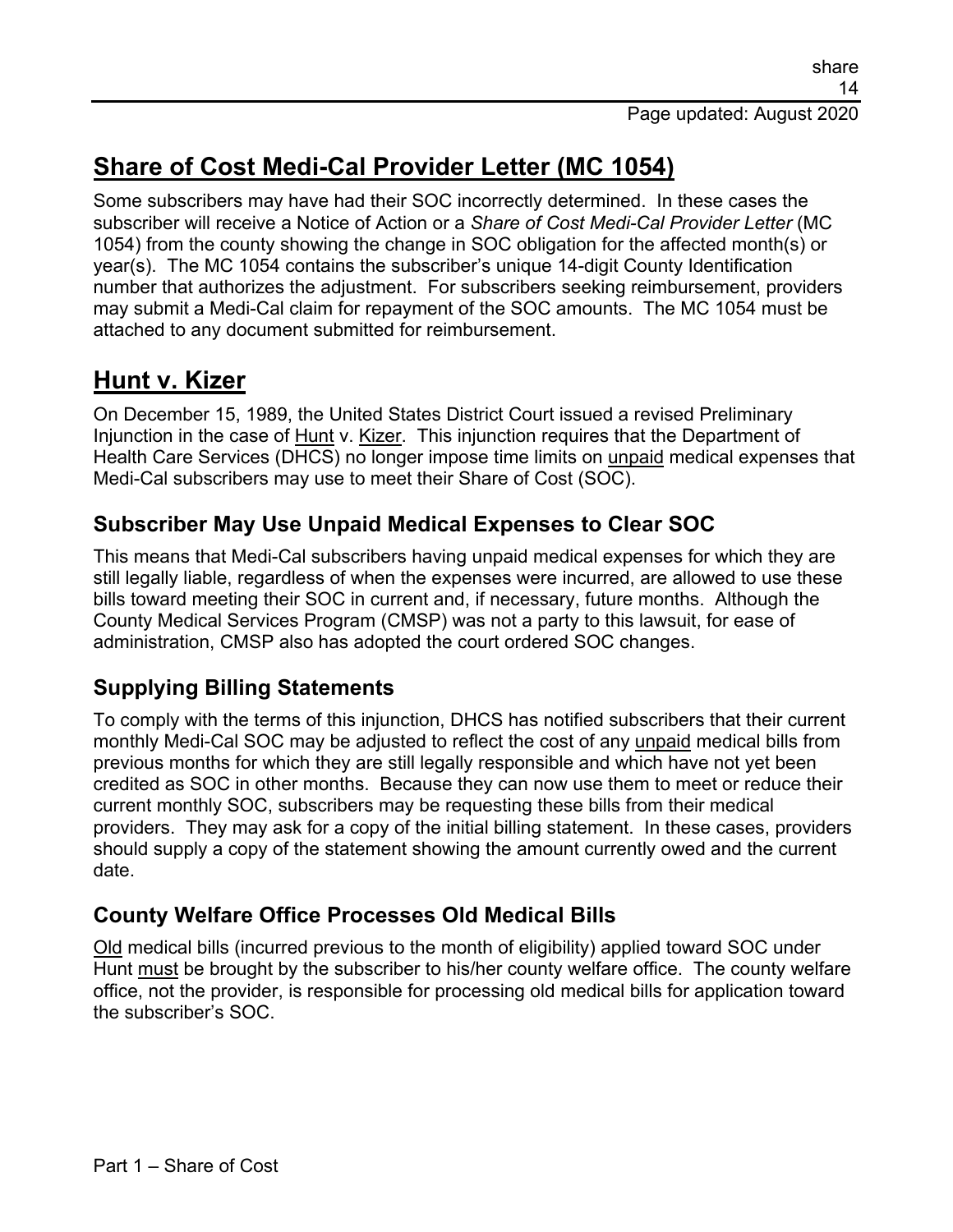### **Old Medical Bills Apply Toward SOC**

To satisfy the Hunt requirements for qualifying an old medical bill for application toward SOC, subscribers may occasionally request providers to: (1) re-issue a medical bill, (2) add missing information to a pre-existing medical bill, or (3) clarify certain items on a medical bill.

#### **Appending Bills**

When a provider appends a medical bill to give information, the notation must be signed, signature-stamped or initialed to verify that the provider, and not the subscriber, has added the information.

#### **Reissuing Bills**

When a provider reissues a bill, Medi-Cal assumes that the bill is unpaid in the month in which the bill was reissued. The validity of this assumption is requisite to several of the Hunt v. Kizer remedies. If the provider is reissuing a bill for a medical service that has been paid by the subscriber (for example, the bill is reissued in response to the subscriber's request that the provider furnish information missing from the previous bill and needed by one of the Hunt remedies) the provider should write "PAID" and include their initials next to the dollar amount billed. This will inform Medi-Cal that the bill's reissuance does not signify the bill is still unpaid as of the reissuance date.

**Note:** Photocopies of medical bills, statements of verification, handwritten statements, billing summaries and other statements other than the original bill issued for the medical service must contain the provider's signature, initials or stamped-signature.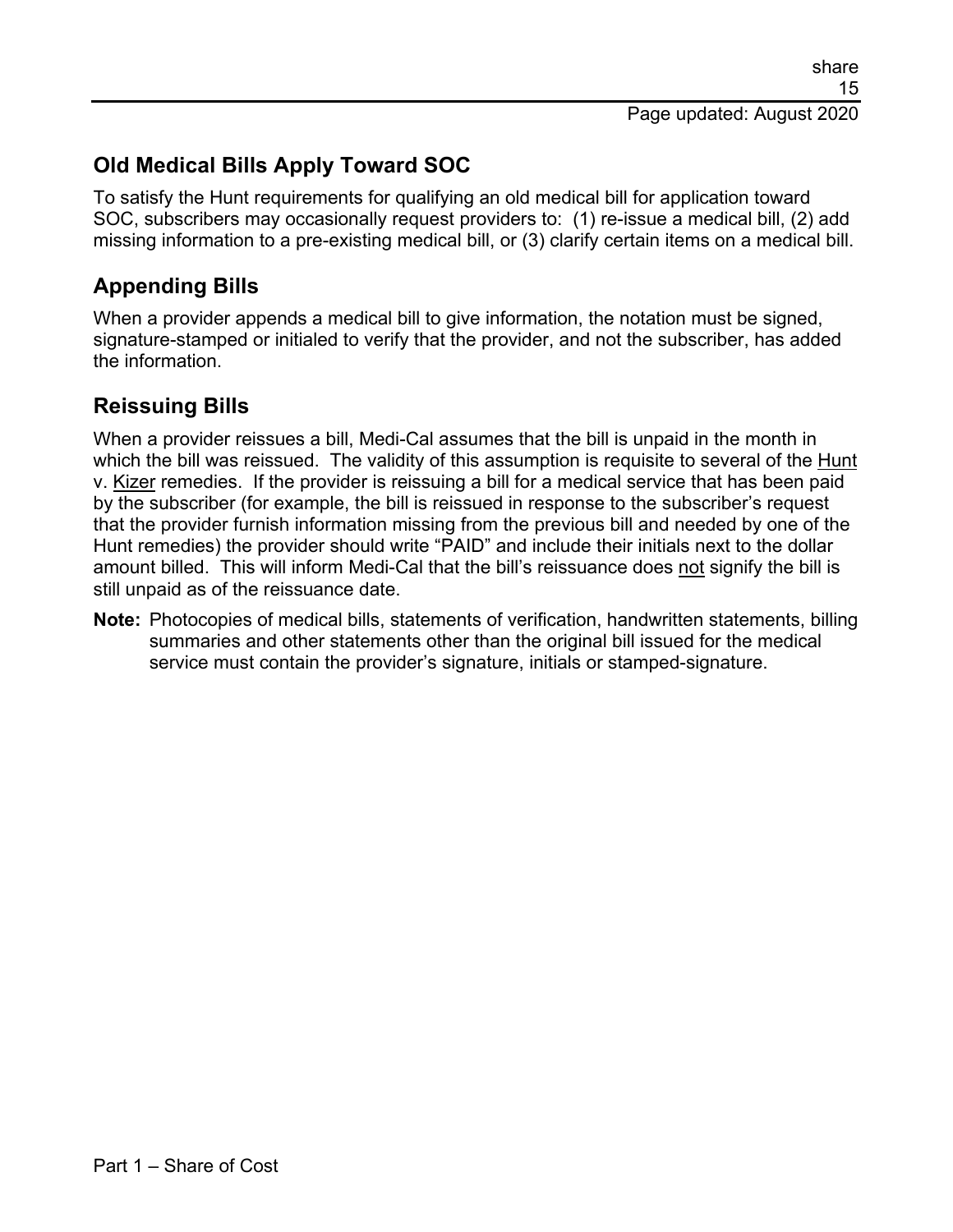#### **Issuing Medical Bills**

When the provider issues a medical bill to a Medi-Cal subscriber, the bill must contain information the county welfare office will need in the event the subscriber should later submit the medical bill to the county for processing.

The information includes:

- Provider's name and address.
- Name of the person receiving the service.
- Short description of the medical service rendered.
- Date of service.
- Procedure code.
- Provider federal Tax Identification Number (TIN), provider license number, National Provider Identification (NPI) or Medi-Cal provider identification number.
- Date the bill was issued.
- Amount owed solely by the subscriber at the time of the bill's issuance or reissuance. net of any third party coverage. Indicate the amount billed to the other health insurer.
- Notification that any prior medical bill amount has been credited as SOC.

### **Long Term Care (LTC) Facilities: Johnson v. Rank**

For Long Term Care patients, current unpaid medical bills are still applied against current SOC at the nursing home as established under Johnson v. Rank. Therefore, nursing homes should continue their current procedure for deducting from SOC the bills and receipts submitted within the last two months of the current month.

Old unpaid medical bills, or those bills submitted more than two months after the month of service, may not be accepted by the nursing home under Johnson v. Rank.